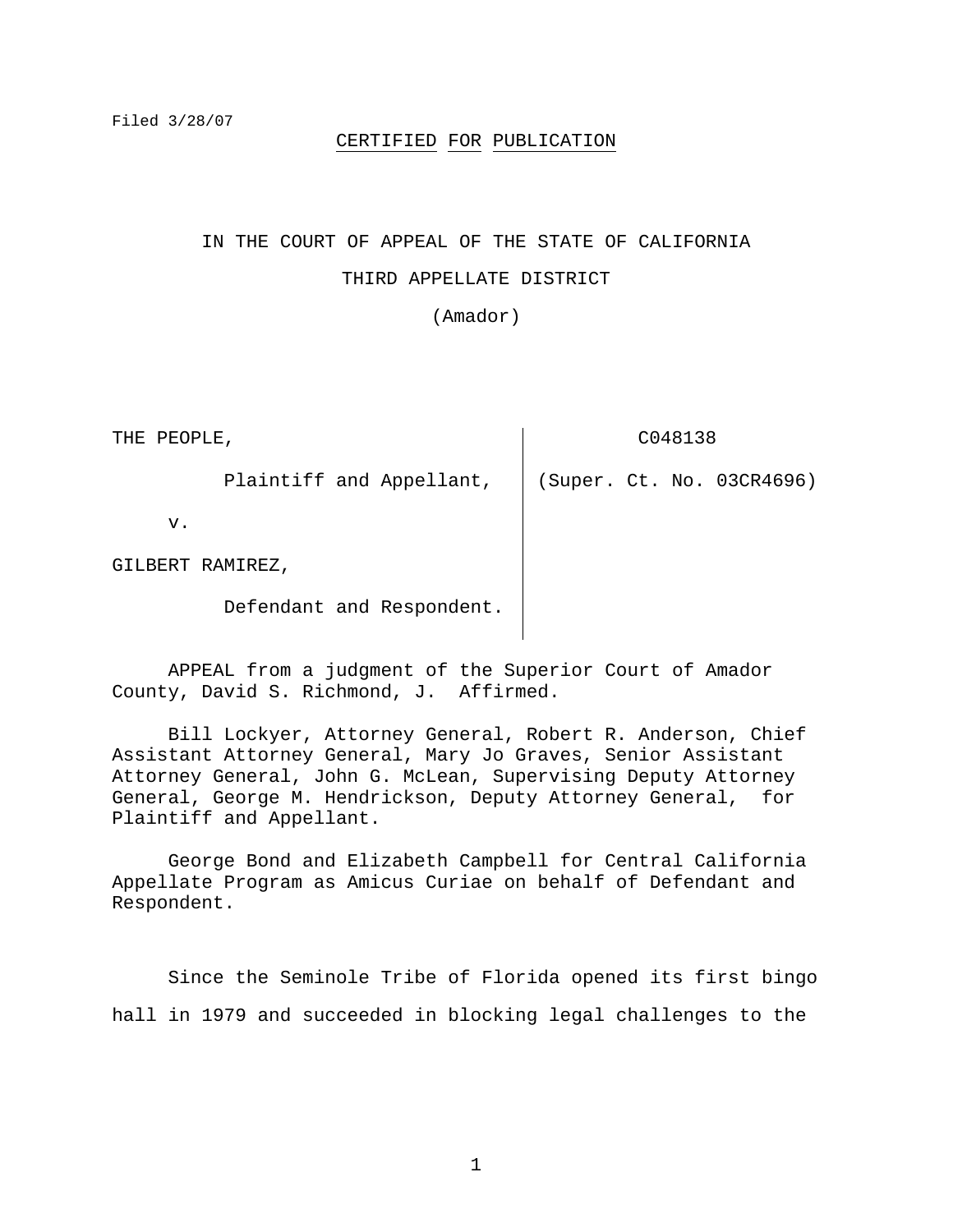hall's operation,**1** the Indian gaming industry has seen a meteoric rise in popularity and profitability. According to data from the National Indian Gaming Commission, revenues from Indian gaming nationwide rose from about \$5.4 billion in 1995 to about \$19.4 billion in 2004.**<sup>2</sup>**

 Unquestionably, these figures reflect a substantial increase in the number of nonIndians entering and engaging in activities on Indian land. This ever-increasing influx of people onto reservations and rancherias throughout the country**<sup>3</sup>** is probably nowhere more prevalent than in California, where, at the end of 2006, 54 tribes were conducting gaming operations in 56 locations across the state.**<sup>4</sup>**

 Unfortunately, more people on Indian land means a greater potential for crime on Indian land, which raises interesting and difficult questions about the role of -- and limitations on --

**2**

i

 http://www.nigc.gov/TribalData/GrowthinIndianGamingGraph199 52004/tabid/114/Default.aspx (as of Mar. 26, 2007).

**<sup>3</sup>** A "Gaming Tribes Listing" from the National Indian Gaming Commission, sorted by state, reflects Indian gaming operations in 28 states as of December 28, 2006. (http://www.nigc.gov/ TribalData/GamingTribesListing/tabid/68/Default.aspx [as of Mar. 26, 2007].)

**<sup>4</sup>** See *ibid.*

**<sup>1</sup>** See *Seminole Tribe of Florida v. Butterworth* (S.D. Fla. 1980) 491 F.Supp. 1015, affd. (5th Cir. 1981) 658 F.2d 310, cert. den. *sub nom. Butterworth v. Seminole Tribe of Florida* (1982) 455 U.S. 1020 [72 L.Ed.2d 138]; Senate Report No. 100- 446, Second Session, pages 1-2 (1988).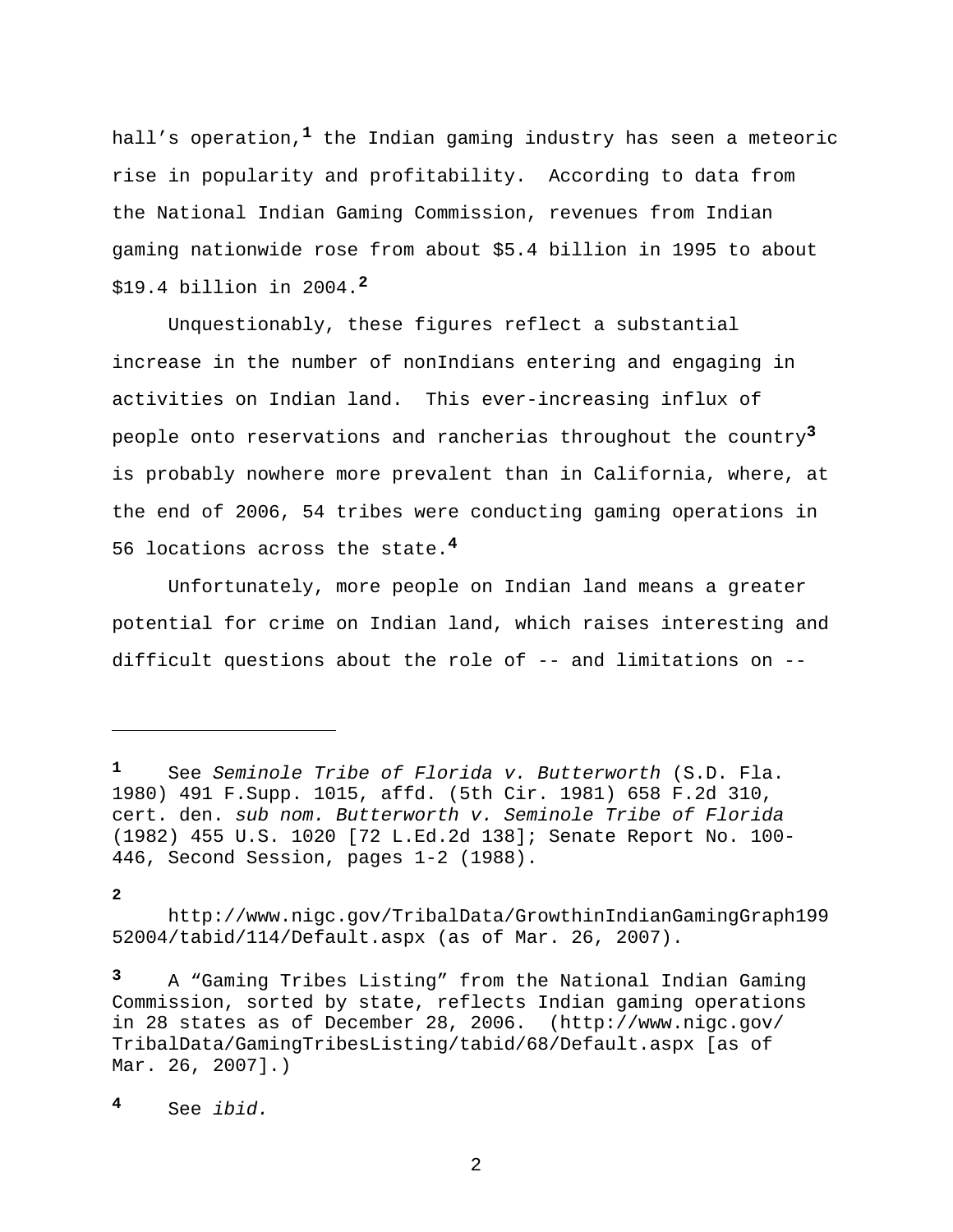tribal police officers involved in investigating suspected criminal activities and the use of evidence obtained by those officers. This case raises one such question, namely, whether the exclusionary rule applies in a state criminal prosecution to evidence obtained as the result of an unreasonable search conducted by Indian law enforcement officers on Indian land.

 Here, two tribal police officers who suspected possible narcotics activity in the parking garage of an Indian casino searched a car without probable cause and found drugs and drug paraphernalia. Charged in Amador County Superior Court with possession of drugs for sale, defendant Gilbert Ramirez succeeded in having the evidence suppressed and the case dismissed.

 On appeal, the People contend the trial court erred in suppressing the evidence because tribal police officers are not bound by the Fourth Amendment and therefore the exclusionary rule does not apply. The People further argue that subdivision (d) of article 1, section 28 of the California Constitution - the "Right to Truth-in-Evidence" provision (hereafter section 28(d)) -- required the trial court to admit the evidence at trial in the absence of a federal constitutional basis for suppression.

 We find no error. As will be seen, section 1302(2) of the Indian Civil Rights Act (25 U.S.C. § 1302(2), hereafter section 1302(2)) prohibits unreasonable searches and seizures by tribal police officers just like the Fourth and Fourteenth Amendments prohibit unreasonable searches and seizures by federal and state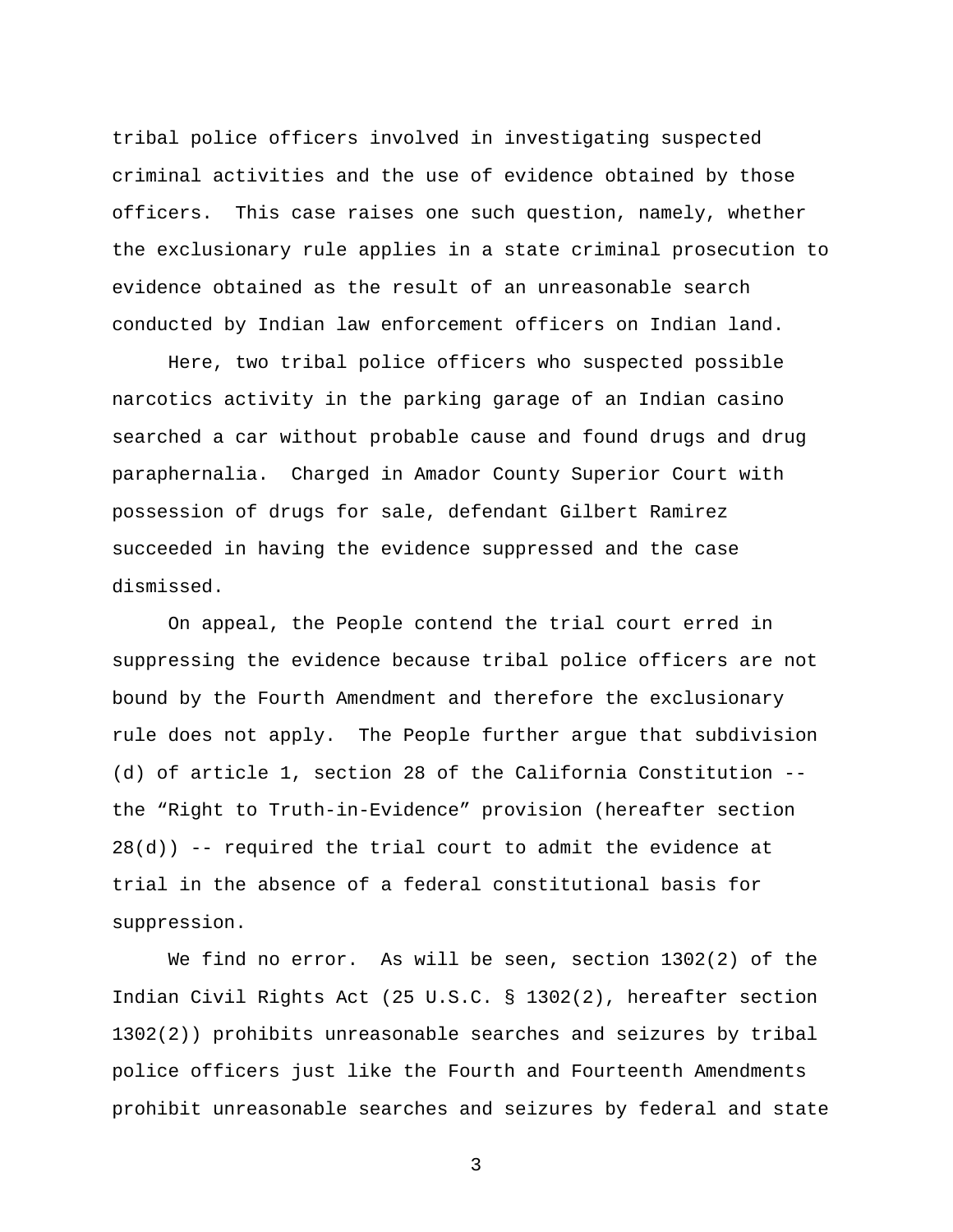law enforcement officers. Given that the purpose of the Indian Civil Rights Act was to impose on Indian governments the same restrictions applicable to the federal and state governments under the federal Constitution, we find no principled basis for concluding that evidence obtained in violation of the Fourth Amendment must be suppressed, but evidence obtained in violation of the same proscription against unreasonable searches and seizures in section 1302(2) can be used. Furthermore, we conclude that under the supremacy clause of the federal Constitution, section 28(d) cannot require the admission of evidence that is subject to an exclusionary rule imposed by federal law. Accordingly, we will affirm.

### FACTUAL AND PROCEDURAL BACKGROUND

 The Jackson Rancheria Band of Miwuk Indians is a federally recognized Indian tribe that conducts Indian gaming operations under a compact with the State of California.**5** (See Gov. Code, § 12012.5, subd. (a)(4).) The tribe also operates its own police force, the Jackson Rancheria Tribal Police Department.

 As two uniformed officers of the tribal police patrolled a parking garage at the tribe's casino in November 2003, they spotted defendant sitting in the passenger seat of a parked car, "digging through the center [console]." They also noticed a

i<br>Li

**<sup>5</sup>** The Bureau of Indian Affairs identifies the tribe as the "Jackson Rancheria of Me-Wuk Indians of California." (See Indian Entities Recognized and Eligible To Receive Services From the United States Bureau of Indian Affairs (70 Fed.Reg. 71194- 71195 (Nov. 25, 2005)).)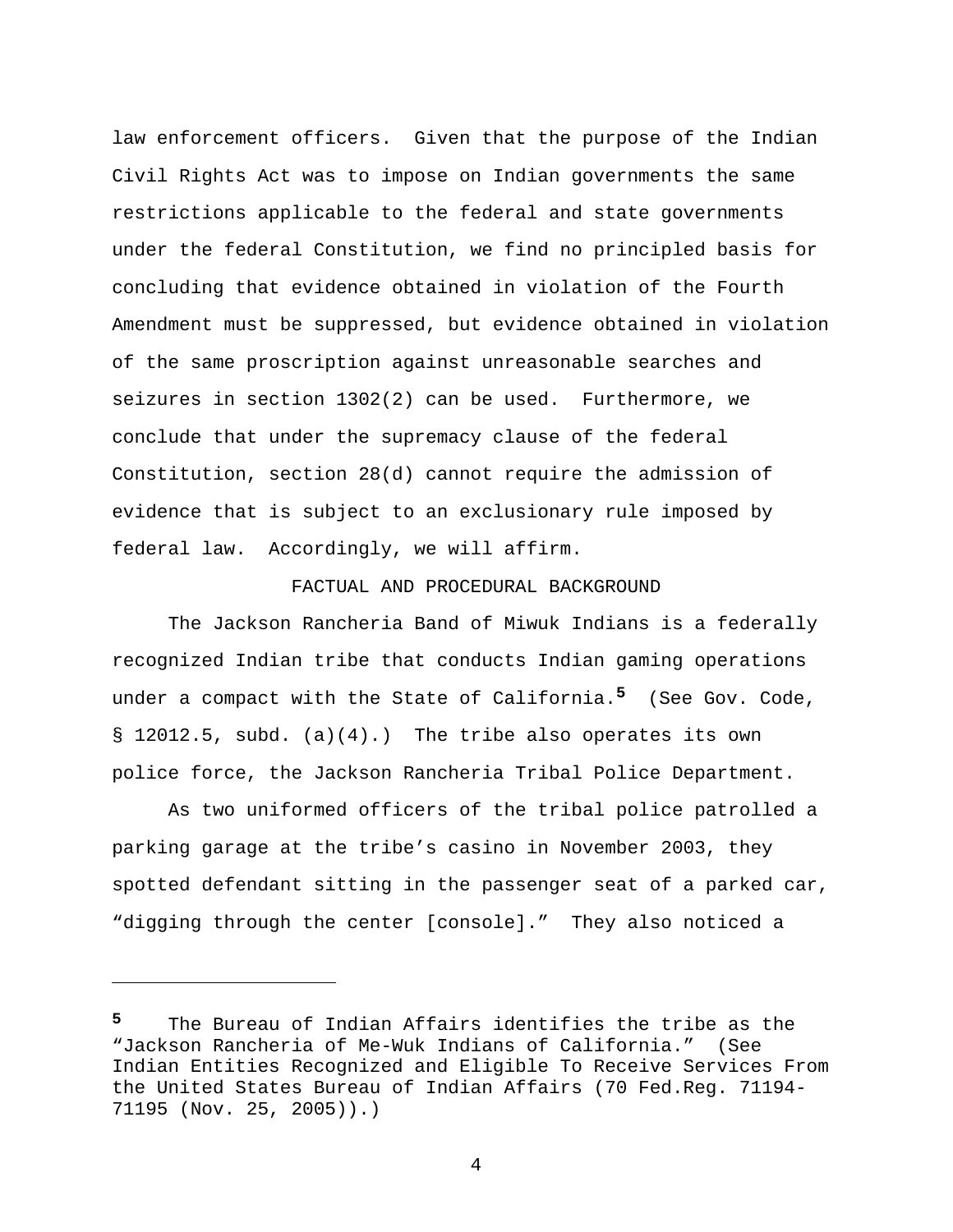woman in the driver's seat "nervously . . . looking around front, back, [and] side to side." With little further ado, the officers searched the car. They found narcotics and related paraphernalia. The officers then summoned the Amador County Sheriff's Department.**<sup>6</sup>**

 Defendant was charged by information in Amador County Superior Court with possession of heroin, methamphetamine, and marijuana for sale. Before trial, defendant moved to suppress all of the evidence obtained as a result of the search by the tribal officers. In response, in addition to arguing the search was proper, the prosecutor argued the exclusionary rule did not apply because the Fourth Amendment did not govern the tribal officers' search. The prosecutor further argued that because the federal Constitution did not mandate exclusion of the evidence, the court had to admit it under section 28(d).

 The trial court, however, analyzed the lawfulness of the search under section 1302(2) of the Indian Civil Rights Act. The court concluded it "would be a complete denial of due process" not to apply that statute to the actions of the tribal officers in the same manner the Fourth Amendment is applied to the actions of state law enforcement officers (through the Fourteenth Amendment) because the statute "mimic[s] practically word-for-word the language of the [Fourth] Amendment."

 $\overline{\phantom{0}}$ 

**<sup>6</sup>** Because the People do not challenge the trial court's conclusion that the tribal officers lacked probable cause to search, the other facts surrounding the search are irrelevant.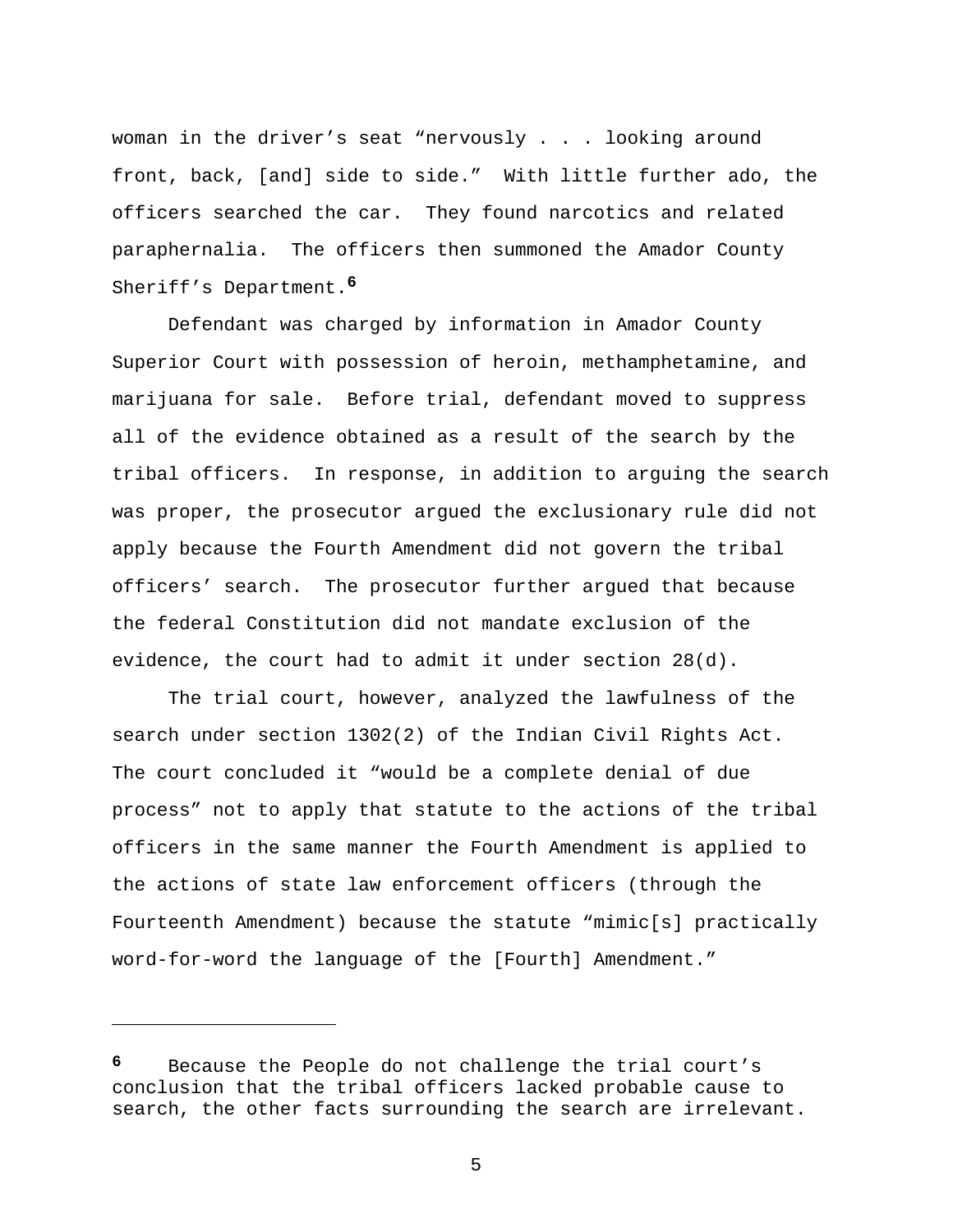Accordingly, after concluding the officers lacked probable cause to search, the court granted defendant's motion to suppress.

 Thereafter, the prosecutor filed a statement of "insufficient evidence to proceed to trial," and the trial court dismissed the case. The People appealed. After defendant failed to file a respondent's brief, this court invited the Central California Appellate Program to file an amicus curiae brief, and it accepted the invitation.

## DISCUSSION

 The People argue the exclusionary rule does not apply here because tribal police officers are not bound by the Fourth Amendment. They further assert that section 28(d) required the trial court to admit the evidence. We reject these arguments.

 The Fourth Amendment provides that "[t]he right of the people to be secure in their persons, houses, papers and effects, against unreasonable searches and seizures, shall not be violated . . . . " (U.S. Const., 4th Amend.) This guarantee is "basic to a free society" and "is therefore implicit in 'the concept of ordered liberty' and as such enforceable against the States through the Due Process Clause" of the Fourteenth Amendment. (*Wolf v. Colorado* (1949) 338 U.S. 25, 27-28 [93 L.Ed. 1782, 1785], overruled on other grounds in *Mapp v. Ohio* (1961) 367 U.S. 643 [6 L.Ed.2d 1081].) Moreover, "the standard of reasonableness is the same under the Fourth and Fourteenth Amendments." (*Ker v. California* (1963) 374 U.S. 23, 33 [10 L.Ed.2d 726, 738.)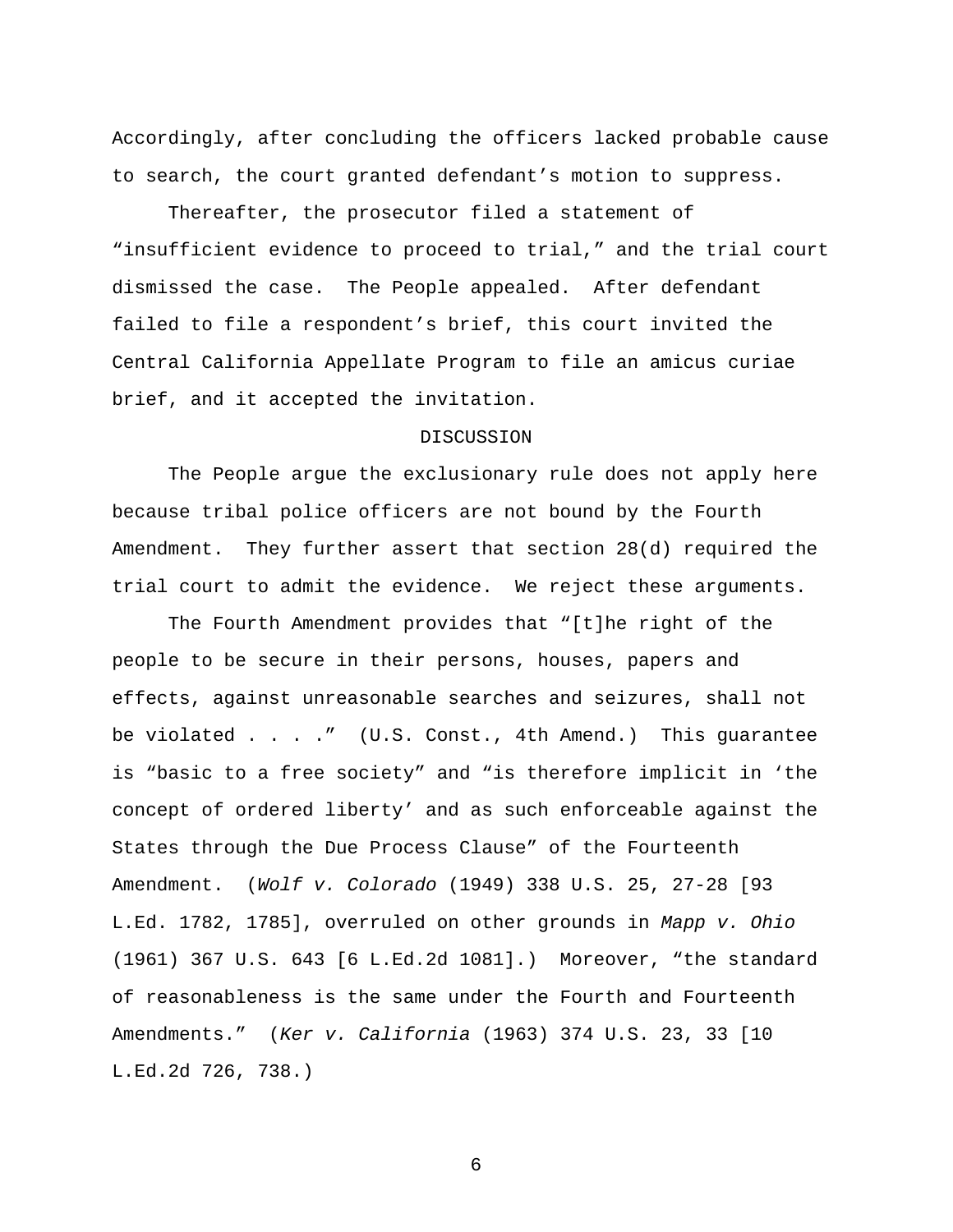Generally, "The provisions of the Constitution of the United States have no application to Indian nations or their governments . . . ." (*Groundhog v. Keeler* (10th Cir. 1971) 442 F.2d 674, 681.) "As separate sovereigns pre-existing the Constitution, tribes have historically been regarded as unconstrained by those constitutional provisions framed specifically as limitations on federal or state authority." (*Santa Clara Pueblo v. Martinez* (1978) 436 U.S. 49, 56 [56 L.Ed.2d 106, 113-114.)

 An exception to this rule exists, however, when the provisions of the Constitution "are made applicable [to Indian nations] by an Act of Congress." (*Groundhog v. Keeler*, *supra*, 442 F.2d at p. 681.) "The Constitution is, of course, the supreme law of the land, but it is nonetheless a part of the laws of the United States. Under the philosophy of the decisions, it, as any other law, is binding upon Indian nations only where it expressly binds them, or is made binding by treaty or some act of Congress." (*Native American Church v. Navajo Tribal Council* (10th Cir. 1959) 272 F.2d 131, 134-135.)

 Section 1302 of the Indian Civil Rights Act is one such act of Congress. That statute provides in relevant part as follows: "No Indian tribe in exercising powers of self-government shall-- [¶] . . . [¶] (2) violate the right of the people to be secure in their persons, houses, papers, and effects against unreasonable search and seizures . . . . " This language is, for all intents and purposes, identical to the language of the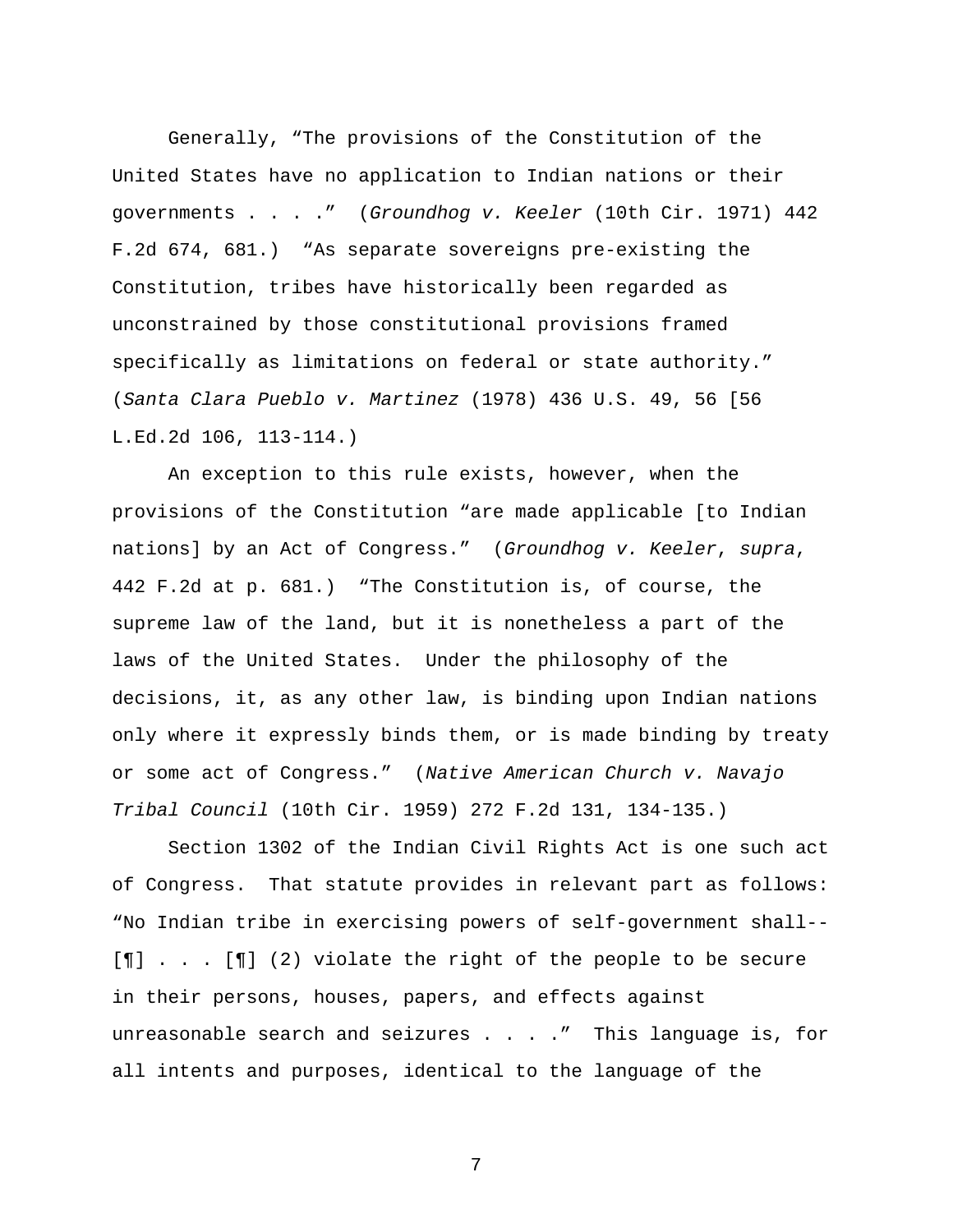Fourth Amendment (see above)**7** and thus evidences a congressional intent to extend, as against the Indian tribes, "[t]he security of one's privacy against arbitrary intrusion by the police- which is at the core of the Fourth Amendment." (*Wolf v. Colorado*, *supra*, 338 U.S. at p. 27 [93 L.Ed. at p. 1785].)

 This intent is confirmed by the legislative history of the Indian Civil Rights Act. "[A] central purpose of the [Indian Civil Rights Act] . . . was to 'secur[e] for the American Indian the broad constitutional rights afforded to other Americans,' and thereby to 'protect individual Indians from arbitrary and unjust actions of tribal governments.'" (*Santa Clara Pueblo v. Martinez*, *supra*, 436 U.S. at p. 61 [56 L.Ed.2d at p. 117], quoting Sen.Rep. No. 841, 90th Cong., 1st Sess., pp. 5-6 (1967); see generally Burnett, *An Historical Analysis of the 1968 'Indian Civil Rights' Act* (1971-1972) 9 Harv. L.J. on Legis. 557.) As the Tenth Circuit Court of Appeals explained in *Groundhog v. Keeler*, *supra*, 442 F.2d at pages 681-682:

 "The original bill to provide an Indian Bill of Rights, considered by the Senate Subcommittee, was brief and badly worded. It read as follows:

 "'\* \* \* any Indian tribe, in exercising its powers of local self-government shall be subject to the same limitations and

i

**<sup>7</sup>** The only differences are: (1) a comma after the word "papers" in the statute; and (2) the use of the word "search" in the statute versus the word "searches" in the Fourth Amendment.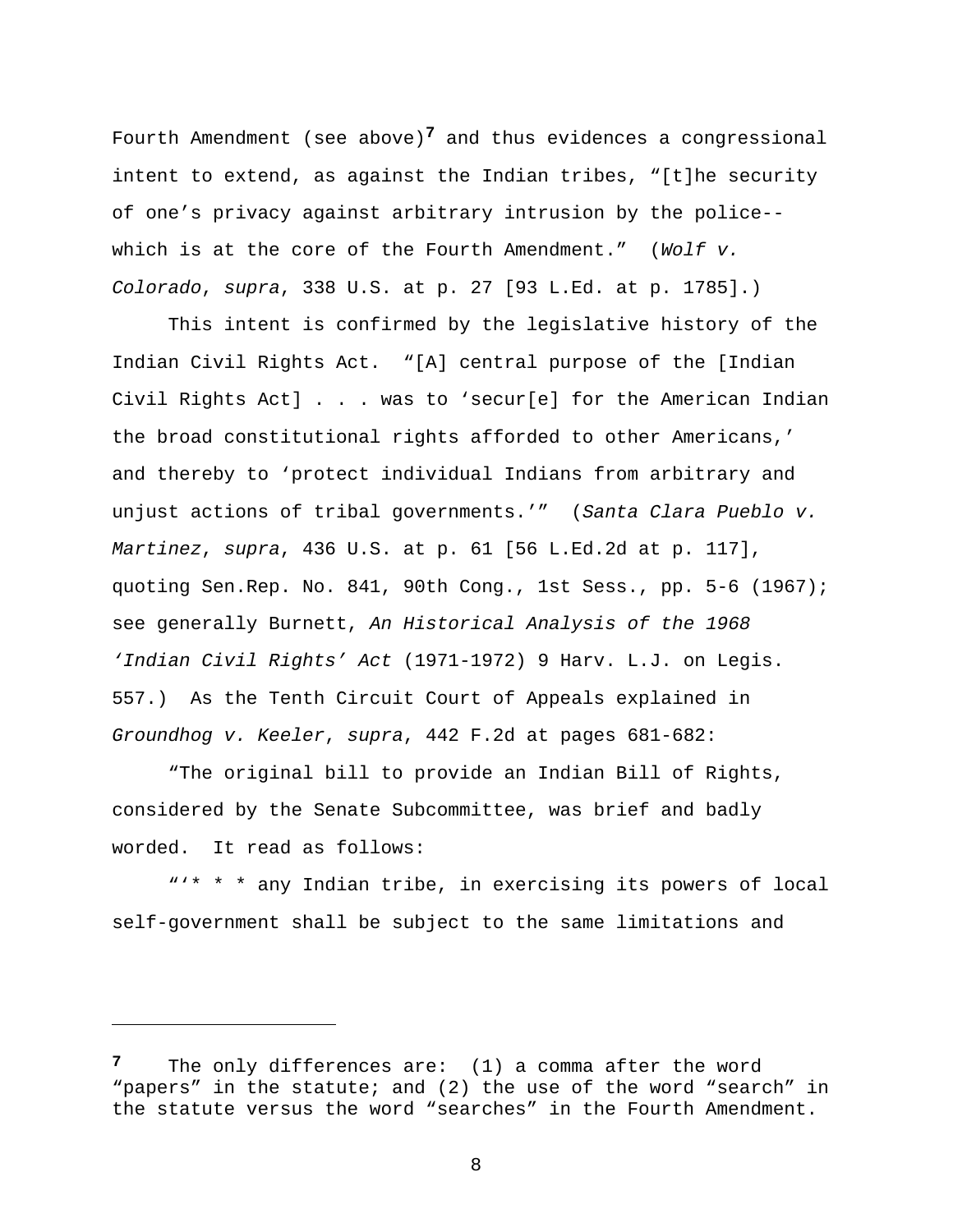restraints as those which are imposed on the Government of the United States by the United States Constitution.'

 "There were many objections to the broad language of the bill at the hearing, particularly as to the Fifteenth Amendment restraints embraced in the original bill.

 "The Department of the Interior submitted a substitute bill, which, with minor revisions, was introduced in the 90th Congress and eventually enacted into law as the present Indian Bill of Rights.

 "In its endorsement of the substitute bill, the summary of the report of the Senate Subcommittee on the Judiciary stated:

 "'The Department of Interior's bill would, in effect, *impose upon the Indian governments the same restrictions applicable presently to the Federal and State governments* with several notable exceptions, viz., the 15th amendment, certain of the procedural requirements of the 5th, 6th, and 7th amendments, and, in some respects, the equal protection requirement of the 14th amendment.'

 "The summary of the report of the Subcommittee was endorsed and adopted by the Senate Committee on the Judiciary." (Italics added.)

 Thus, by act of Congress, Indian tribal governments have no more power to conduct unreasonable searches and seizures than do the federal and state governments under the Fourth Amendment.**<sup>8</sup>**

i

**<sup>8</sup>** For this reason, we reject the People's argument that "with respect to non-Indians, tribal officers have essentially the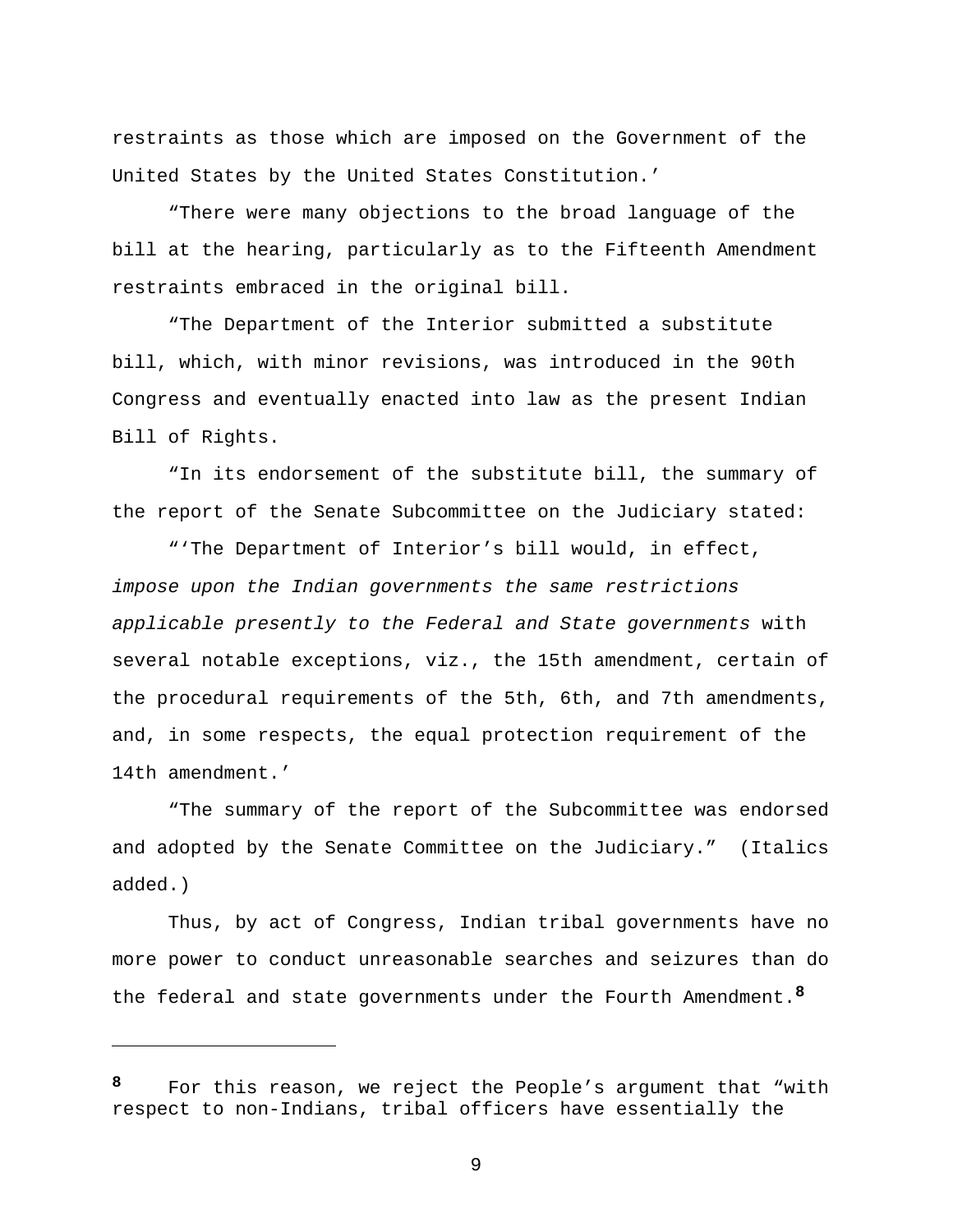The question is whether in extending the Fourth Amendment's prohibition against unreasonable searches and seizures to Indian tribal governments through its enactment of section 1302(2), Congress also intended that the exclusionary rule which unquestionably applies to evidence obtained by federal and state law enforcement officers in violation of the Fourth and Fourteenth Amendments would likewise apply to evidence seized by tribal police officers in violation of section 1302(2).

 This question is one of first impression in California. Some lower federal courts have touched on the issue in cases involving federal criminal prosecutions, but those decisions are of little value to us because the courts generally have *assumed* the exclusionary rule applies if tribal law enforcement officers violated the prohibition against unreasonable searches and seizures in the Indian Civil Rights Act; they have not actually *decided* whether the rule applies. (E.g., *U.S. v. Becerra-Garcia* (9th Cir. 2005) 397 F.3d 1167, 1171 and cases cited therein.)

 The decision of the Eighth Circuit Court of Appeals in *United States v. Lester* (8th Cir. 1981) 647 F.2d 869 is an exception; however, the *Lester* court gave the question of whether the exclusionary rule applies sparse consideration, noting only as follows: "The language of the Indian Civil Rights Act parallels the fourth amendment guarantee to 'the people to be secure in their persons, houses, papers, and

 $\overline{\phantom{0}}$ 

same status as security guards who patrol their employers' premises."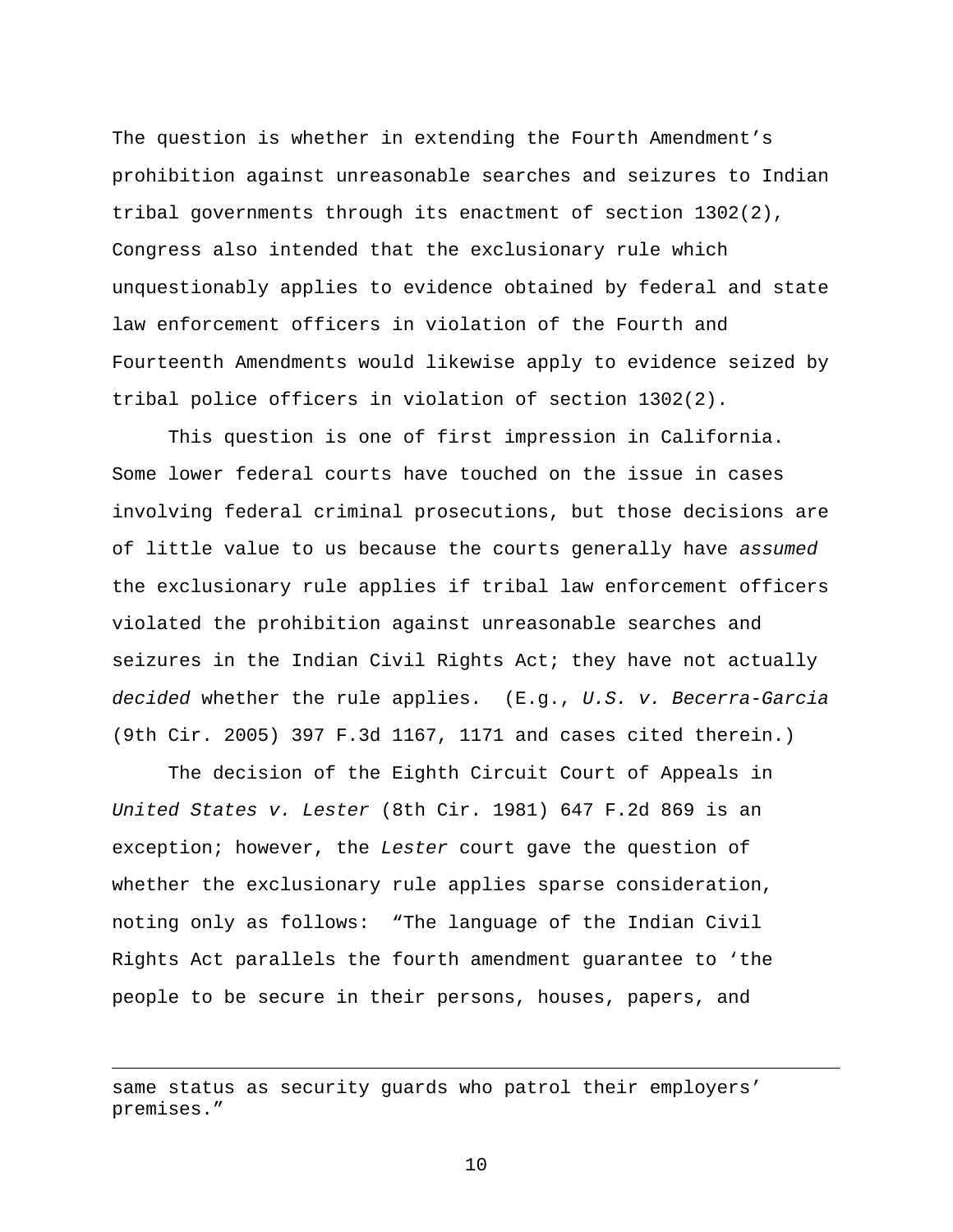effects, against unreasonable searches and seizures." . . . The Act purports to give 'Indians constitutional rights which other Americans enjoy.' [Citation.] In light of the legislative history of the Indian Civil Rights Act and its striking similarity to the language of the Constitution, [citation], we consider the problem before us under fourth amendment standards." (*Id*., at p. 872.)

 It is significant to note the *Lester* court went on to conclude the search and seizure in that case were reasonable under Fourth Amendment standards and thus there was no basis to suppress the evidence. (*United States v. Lester*, *supra*, 647 F.2d at p. 874.) Indeed, no appellate court of which we are aware has ever affirmed the exclusion of evidence because it was obtained in violation of section 1302(2). Since we are called on to do that very thing here, we believe the question whether Congress intended the exclusionary rule to apply to evidence obtained in violation of section 1302(2) warrants a more thorough examination than that provided by the federal courts to date.

 The People point out that the Indian Civil Rights Act "contains no exclusionary rule." Although Congress has, on at least one occasion, expressly included an exclusionary rule in a statute (see 18 U.S.C. § 2515 [part of the Omnibus Crime Control and Safe Streets Act of 1968] [hereafter the federal wiretapping statute]), its failure to do so in the Indian Civil Rights Act is of little significance because "Congress is understood to legislate against a background of common-law . . . principles.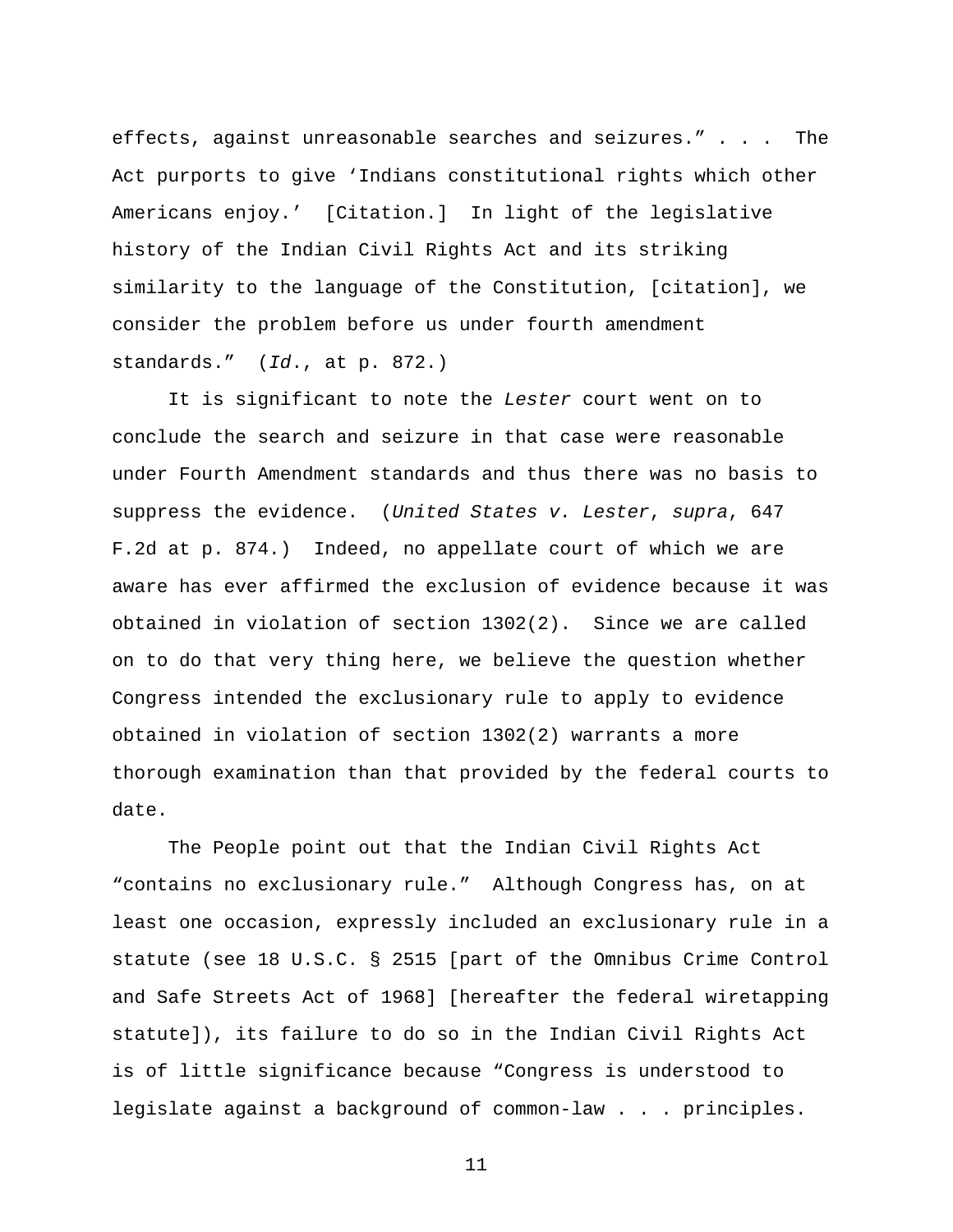[Citations.] Thus, where a common-law principle is well established, . . . the courts may take it as given that Congress has legislated with an expectation that the principle will apply except 'when a statutory purpose to the contrary is evident.'" (*Astoria F. S. & L. Assn. v. Solimino* (1991) 501 U.S. 104, 108 [115 L.Ed.2d 96, 104].) "In such cases, Congress does not write upon a clean slate." (*United States v. Texas* (1993) 507 U.S. 529, 534 [123 L.Ed.2d 245, 252].)

 The exclusionary rule has been a part of Fourth Amendment search and seizure jurisprudence for nearly a century. In 1914, the United States Supreme Court announced the basic rule: Evidence obtained by federal officers in violation of the Fourth Amendment must be excluded on proper objection in a federal criminal prosecution. (*Weeks v. United States* (1914) 232 U.S. 383, 398 [58 L.Ed. 652, 656].) In 1949, the Supreme Court determined the Fourth Amendment's prohibition against unreasonable searches and seizures was applicable to the states through the due process clause of the Fourteenth Amendment, but the court refused to extend the exclusionary rule to the states at that time. (*Wolf v. Colorado*, *supra*, 338 U.S. at pp. 27-28, 33 [93 L.Ed. at pp. 1785-1786].) In 1960, the court expanded the exclusionary rule to prohibit the use in federal courts of evidence illegally seized by state agents, thus putting an end to what had been known as the "silver platter" doctrine. (*Elkins v. United States* (1960) 364 U.S. 206 [4 L.Ed.2d 1669].) Finally, in 1961 the Supreme Court partially overruled *Wolf* and extended the exclusionary rule to cover evidence obtained by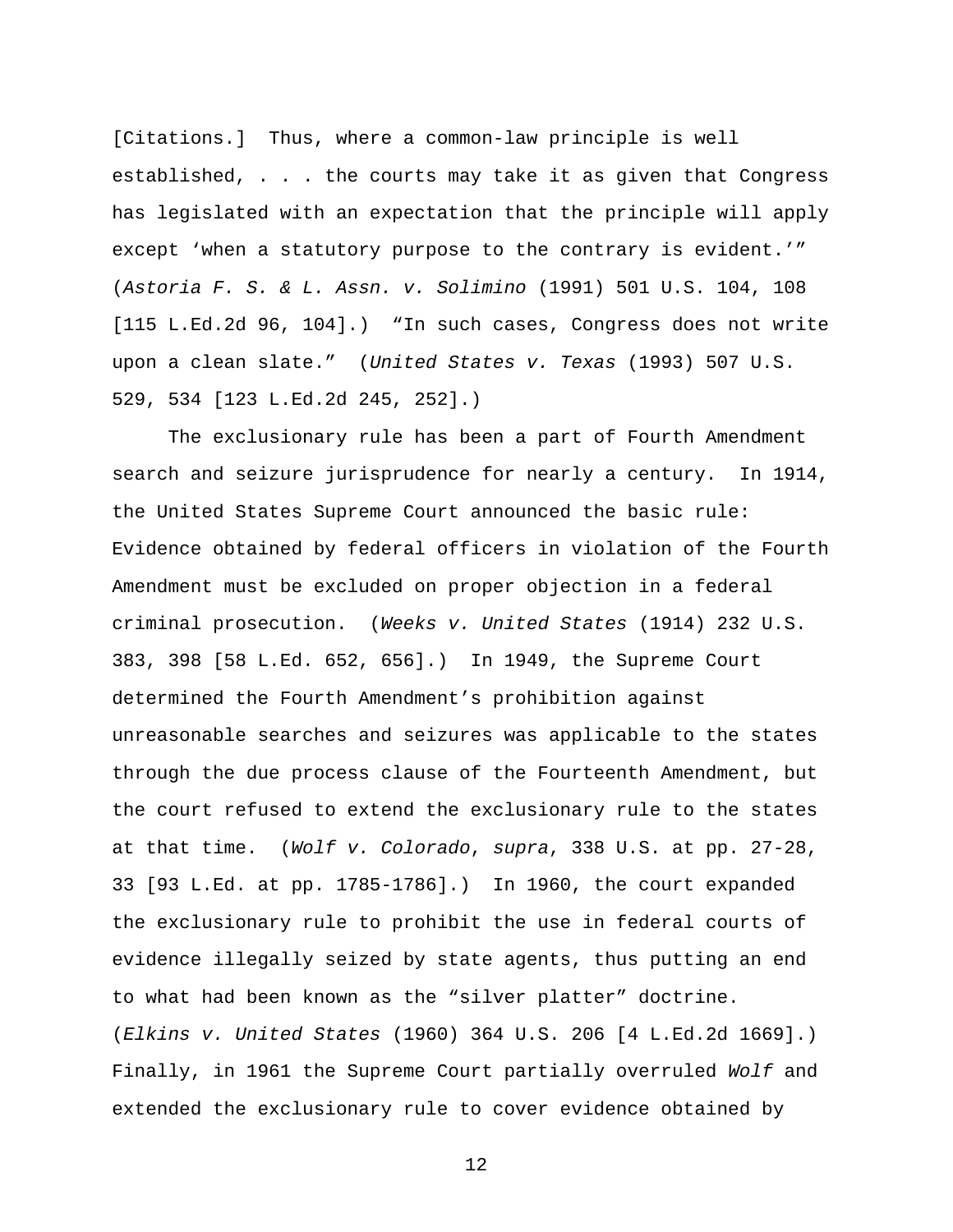state officers used in state criminal prosecutions. (*Mapp v. Ohio*, *supra*, 367 U.S. at p. 655-656 [6 L.Ed.2d at p. 1090].)

 "[T]he precise constitutional status" of this rule has been a subject of "intense debate." (1 LaFave, Search And Seizure (4th ed. 2004) § 1.1(f), p. 24.) "In *Mapp*, the exclusionary rule was declared to be 'part and parcel of the Fourth Amendment's limitation upon [governmental] encroachment of individual privacy' and 'an essential part of both the Fourth and Fourteenth Amendments.'" (*Ibid*.) Twelve years later, however, in *Calandra*, the court described the rule as a "judicially created remedy designed to safeguard Fourth Amendment rights generally through its deterrent effect, rather than a personal constitutional right of the party aggrieved." (*United States v. Calandra* (1973) 414 U.S. 338, 348 [38 L.Ed.2d 561, 571].) The court went even further in *United States v. Leon* (1984) 468 U.S. 897 [82 L.Ed.2d 677], reiterating its characterization of the exclusionary rule as a judicially created remedy but also specifically rejecting any implication from *Mapp* "that the exclusionary rule is a necessary corollary of the Fourth Amendment." (*Leon*, at p. 906 [82 L.Ed.2d at p. 687].)

 Whatever "the precise constitutional status" of the exclusionary rule may be, for our purposes it is most significant that when Congress enacted the Indian Civil Rights Act in 1968, the Supreme Court had not yet retreated from its assertions in *Mapp* that the exclusionary rule was an "essential part" of the Fourth and Fourteenth Amendments. Because Congress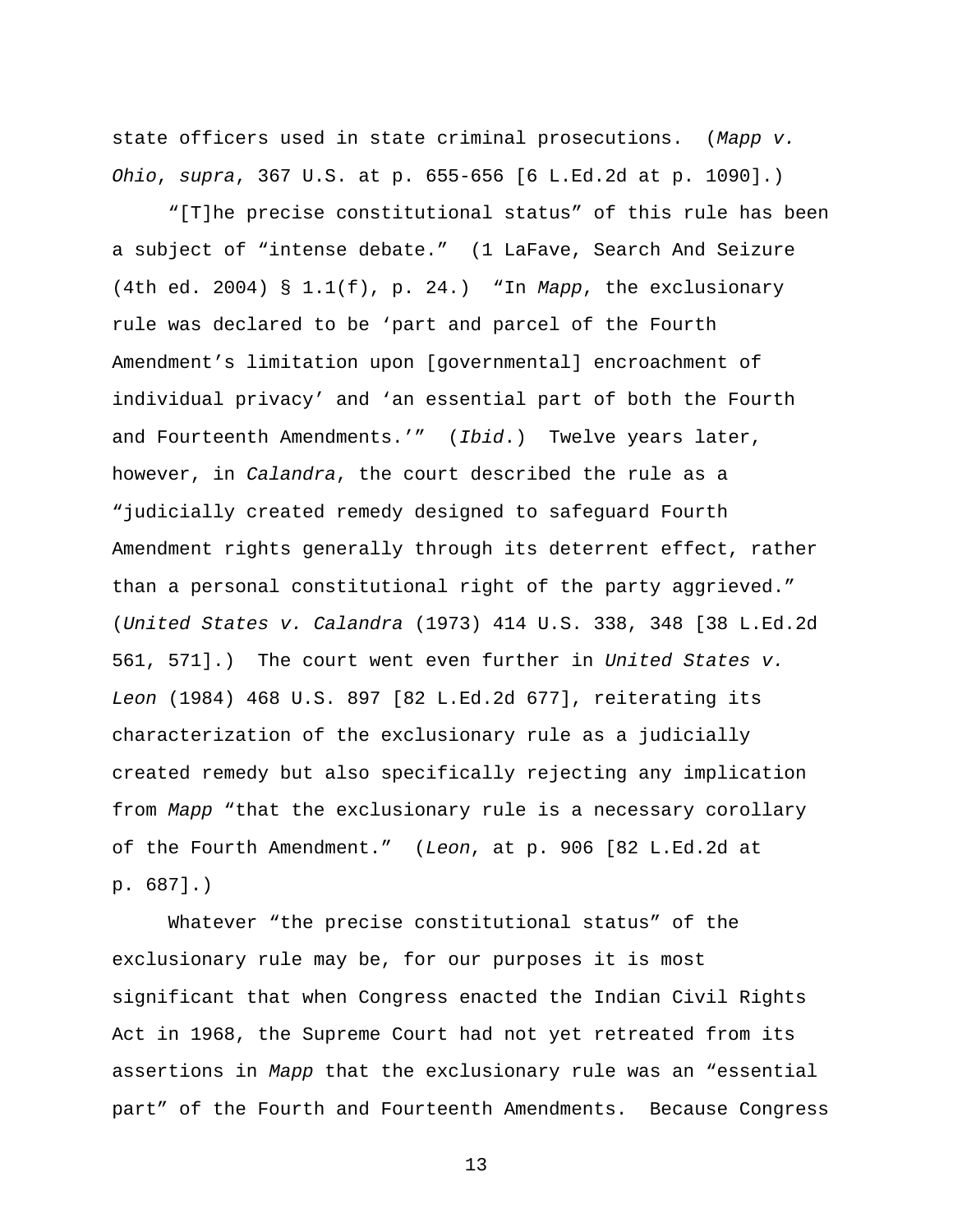acted against this background, we take it as given that Congress expected this well-established common law principle -- the exclusionary rule -- to be as much a part of the prohibition against unreasonable searches and seizures in section 1302(2) as it was then considered a part of the identical prohibition in the federal Constitution.

 Of course, this presumption in favor of the rule's application to violations of section 1302(2) could be overcome by evidence of congressional intent to the contrary; however, we are aware of no such evidence. Certainly nothing in the legislative history evidences any intent to abrogate the wellestablished exclusionary rule or suggests Congress intended to allow tribal police officers to operate free from the deterrent effects of the rule. On the contrary, as we have noted, the legislative history of the Indian Civil Rights Act supports the conclusion that in extending the prohibition against unreasonable searches and seizures to Indian tribal governments, Congress intended to subject those governments to the same restrictions understood to be applicable to the federal and state governments at that time. This intent cannot be achieved unless the exclusionary rule applies to unreasonable searches and seizures by tribal police officers in the same manner it applies to unreasonable searches and seizures by agents of the federal and state governments.

 Even as it has backed away from *Mapp*'s characterization of the exclusionary rule as an essential part of the Fourth and Fourteenth Amendments, the United States Supreme Court has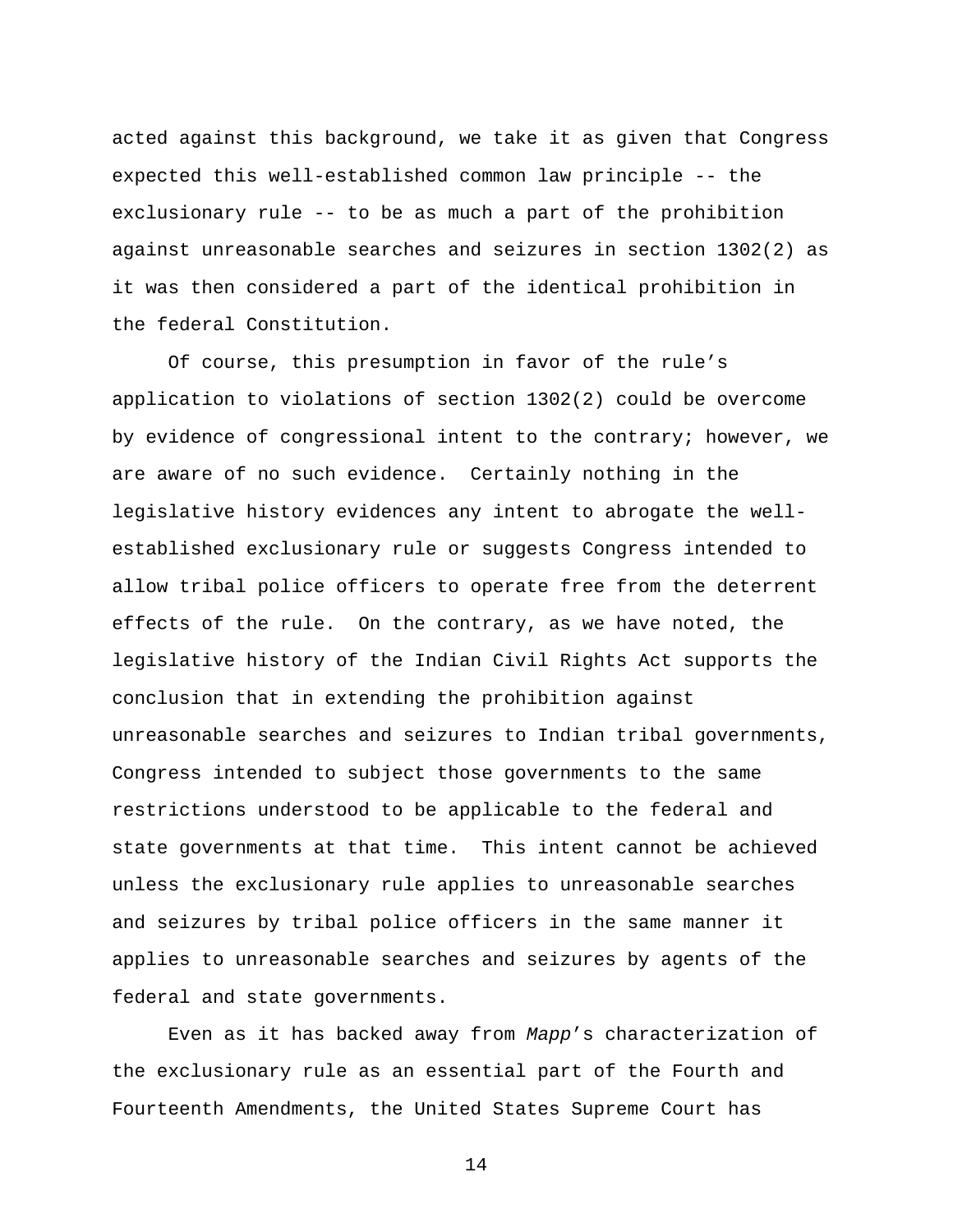adhered to the exclusionary rule itself "in the hope that the frequency of future violations [of the prohibition against unreasonable searches and seizures] will decrease." (*Stone v. Powell* (1976) 428 U.S. 465, 492 [49 L.Ed.2d 1067, 1086].) "Despite the absence of supportive empirical evidence, we have assumed that the immediate effect of exclusion will be to discourage law enforcement officials from violating the Fourth Amendment by removing the incentive to disregard it. More importantly, over the long term, this demonstration that our society attaches serious consequences to violation of constitutional rights is thought to encourage those who formulate law enforcement policies, and the officers who implement them, to incorporate Fourth Amendment ideals into their value system." (*Ibid*. [49 L.Ed.2d at pp. 1086-1087, fns. omitted.) As the court stated even before *Mapp*, "The rule is calculated to prevent, not to repair. Its purpose is to deter- to compel respect for the constitutional guaranty [against unreasonable searches and seizures] in the only effectively available way--by removing the incentive to disregard it." (*Elkins v. United States*, *supra*, 364 U.S. at p. 217 [4 L.Ed.2d at p. 1677].)

 We are offered no reason to believe Congress assessed the presumed deterrent effect of the exclusionary rule differently when it incorporated the basic prohibition of the Fourth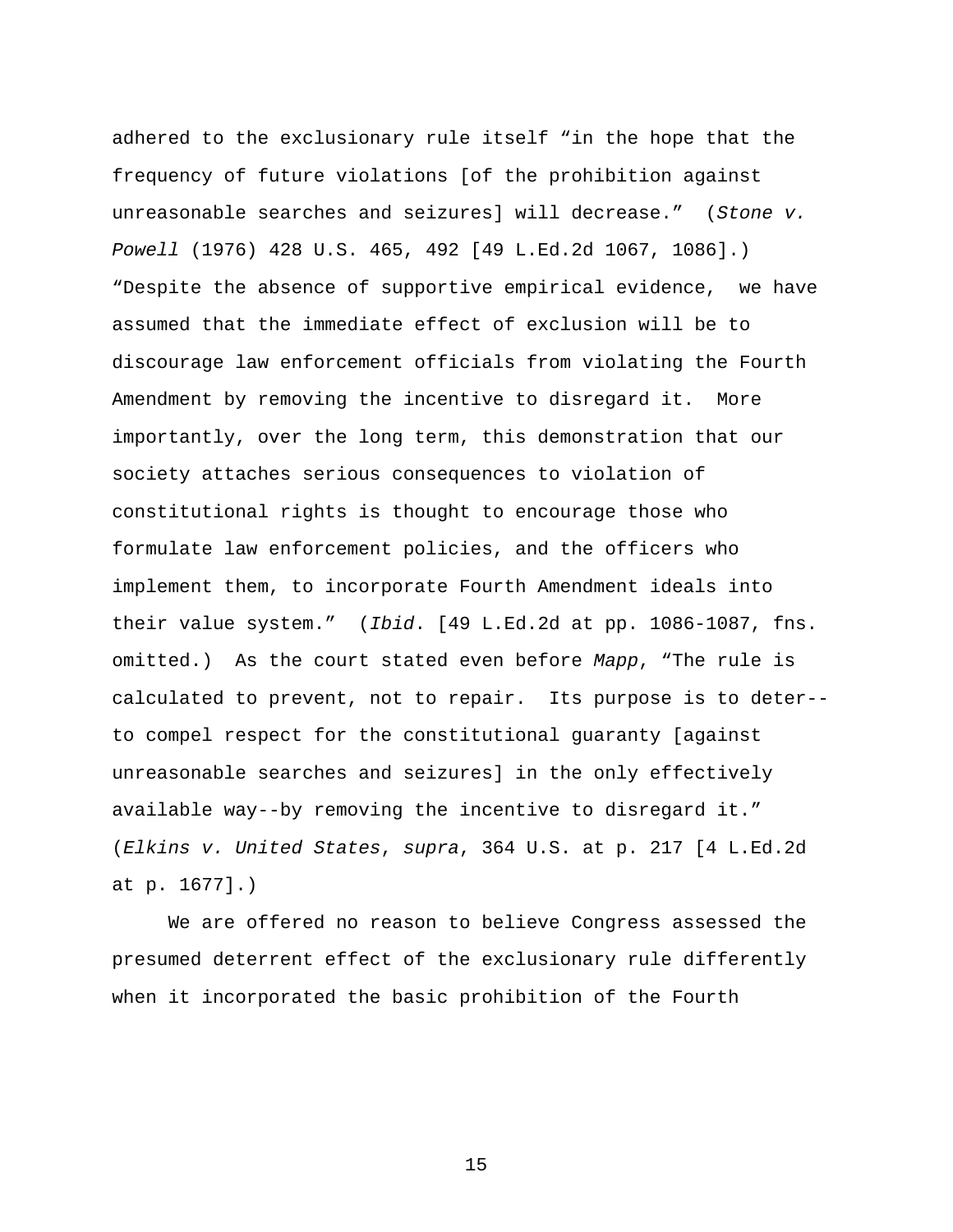Amendment against unreasonable searches and seizures into the Indian Civil Rights Act. Indian tribes depend largely on the federal and/or state governments to prosecute crimes committed on Indian land.**9** Thus, the tribes have as much interest (if not more) in the success of those prosecutions as the federal and/or state governments do, and application of the exclusionary rule as a remedy for violation of section 1302(2) can be expected to have as much of a deterrent effect as it has on federal and state agents whose actions are subject to the Fourth and Fourteenth Amendments.

 To conclude Congress did not intend the exclusionary rule to apply to violations of section 1302(2) would be to conclude

i

**<sup>9</sup>** The states have exclusive criminal jurisdiction over crimes committed on Indian land between nonIndians, as well as victimless crimes committed by nonIndians. (See *United States v. McBratney* (1882) 104 U.S. 621 [L.Ed. 869] [state versus federal jurisdiction]; *Oliphant v. Suquamish Indian Tribe* (1978) 435 U.S. 191, [55 L.Ed.2d 209] [tribal courts have no inherent criminal jurisdiction over nonIndians]; *Solem v. Bartlett* (1984) 465 U.S. 463, 465 [79 L.Ed.2d 443, 447, fn. 2] [note re: victimless crimes].) In addition, some states, including California, have assumed exclusive jurisdiction over crimes committed by or against Indians on Indian land. (18 U.S.C. § 1162.) In other states, criminal jurisdiction over crimes by or against Indians rests largely with the federal government under the Indian General Crimes Act (18 U.S.C. § 1152) and the Federal Major Crimes Act (18 U.S.C. § 1153(a)). (See Casenote, *A New Limitation On Indian Tribal Sovereignty: No Criminal Jurisdiction Over Nonmember Indians* (1990-1991) 15 S. Ill. U. L.J. 623, 626-628.) Minor offenses committed by one Indian against another may be prosecuted in tribal court under the Indian General Crimes Act; however, the maximum penalty a tribal court can impose is a fine of \$5,000 or six months imprisonment, or both. (See Casenote, *supra*, at pp 628-629, citing 25 U.S.C.  $$1302(7).$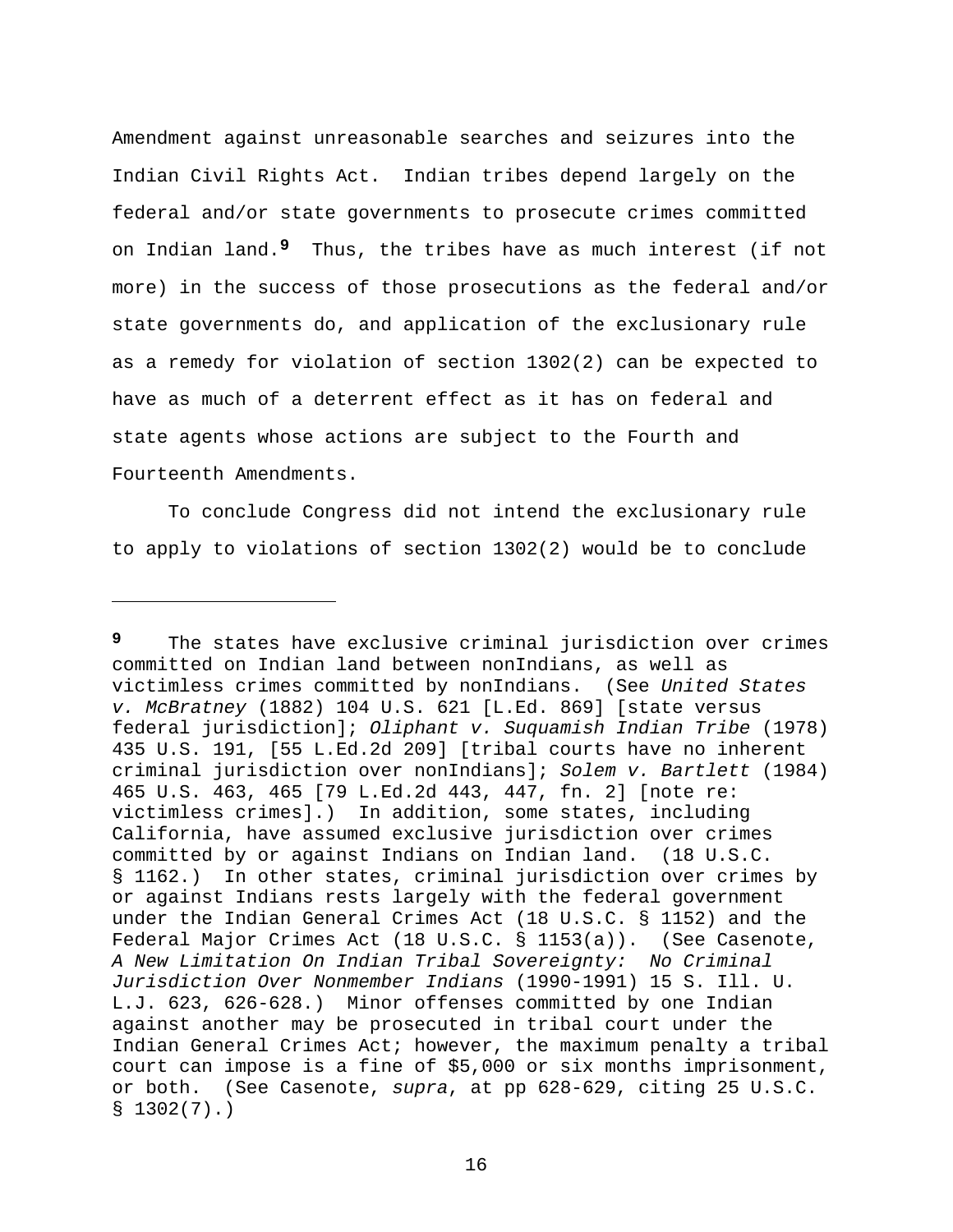that Congress intended to sanction a new version of the "silver platter" doctrine the Supreme Court rejected in 1960 in *Elkins*. If application of the exclusionary rule was not implied in Congress's enactment of section 1302(2), tribal police officers could violate the statute with virtual impunity and simply hand over the evidence to the federal and state prosecutors on whom the tribes largely depend to enforce the criminal law on tribal land. Such a result could hardly be expected to compel respect for section 1302(2) and would undoubtedly serve to defeat Congress's intent to secure for Indians the right against unreasonable searches and seizures afforded to other Americans.

 For the foregoing reasons, we conclude Congress intended courts, both state and federal, to apply to evidence seized by tribal police officers in violation of section 1302(2) the same exclusionary rule that applies to evidence obtained by federal and state law enforcement officers in violation of the Fourth and Fourteenth Amendments.

 The People contend "Congress has no general power to compel state action, such as the exclusion of evidence." Thus, in the People's view, even if Congress intended the exclusionary rule to apply to violations of section 1302(2) by tribal police officers, Congress has no power to compel *state* courts (as opposed to federal courts) to apply that rule. We disagree. It is an "undisputed fact that Congress has plenary authority to legislate for the Indian tribes in all matters." (*United States v. Wheeler* (1978) 435 U.S. 313, 319 [55 L.Ed.2d 303, 310].) This power "derives from federal responsibility for regulating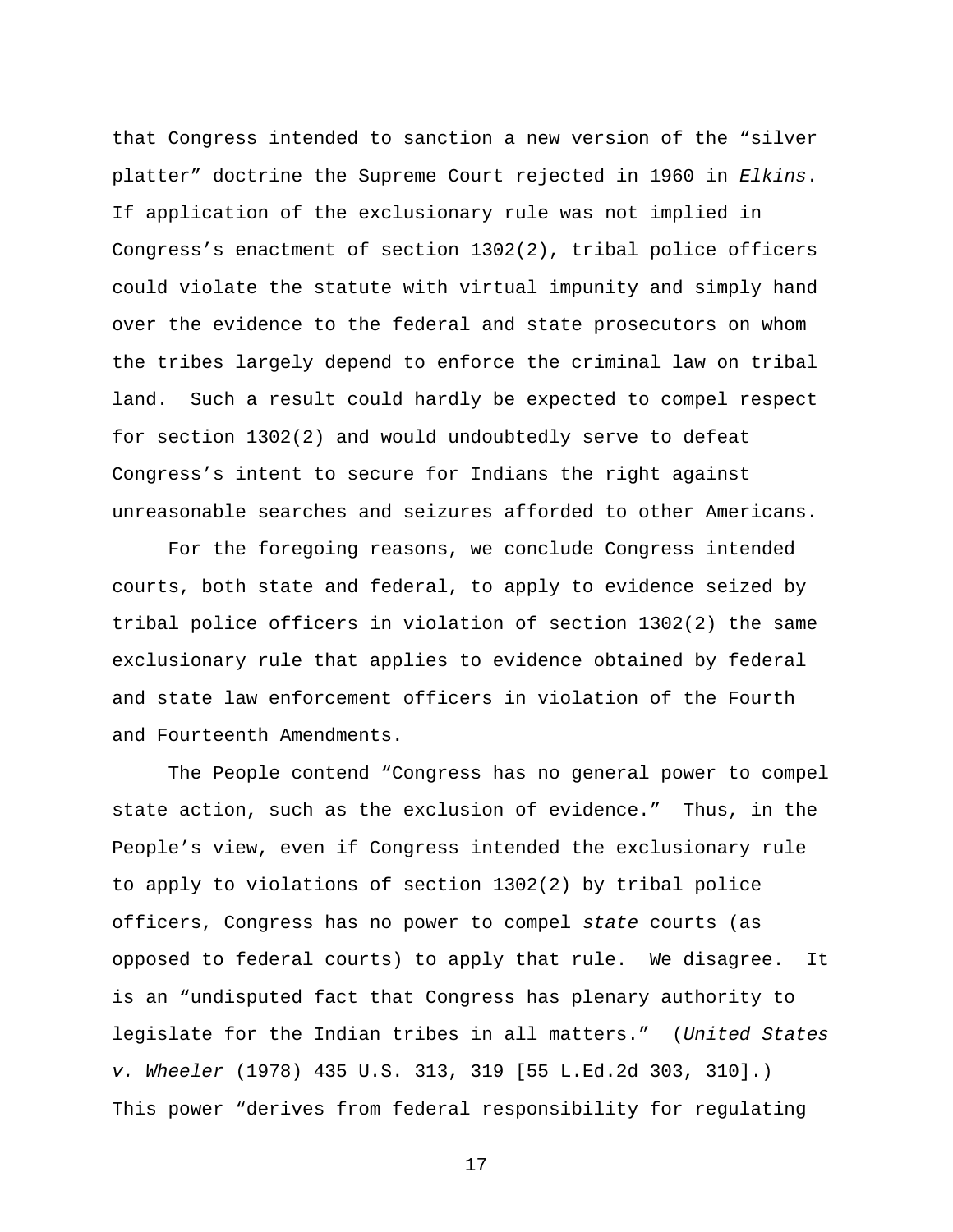commerce with Indian tribes and for treaty making." (*McClanahan v. Arizona State Tax Commission* (1973) 411 U.S. 164, 172 [36 L.Ed.2d 129, 135, fn. 7]; see U.S. Const., art. I, § 8, cl. 3; art. II, § 2, cl. 2.) If -- as is undisputed here -- Congress has the power to prohibit Indian tribes from conducting unreasonable searches and seizures, Congress certainly has the power to provide for effective enforcement of that prohibition through application of the exclusionary rule in all forums where evidence obtained in violation of that prohibition may be offered, including state courts.

 Relying on section 28(d),**10** the People assert the trial court was required to admit the evidence at issue here because under that provision evidence can be excluded in a California criminal prosecution (with certain exceptions not applicable here) only if exclusion is required by the federal *Constitution*. (See *In re Tyrell J.* (1994) 8 Cal.4th 68, 76.) They acknowledge state courts must comply with the exclusionary rule in the federal wiretapping statute (see *People v. Otto* (1992) 2 Cal.4th 1088, 1098), but they contend this is so only because that statute contains an express exclusionary rule. In the People's view, "[s]ince the federal wiretapping statute clearly relied on the Supremacy Clause, which is part of the federal Constitution,

i<br>Li

**<sup>10</sup>** In relevant part, section 28(d) provides, "relevant evidence shall not be excluded in any criminal proceeding." This provision was added to our Constitution by the electorate in June 1982. (Historical Notes, 1C West's Ann. Cal. Const. (2002 ed.) foll. Cal. Const., art. 1, § 28, p. 377.)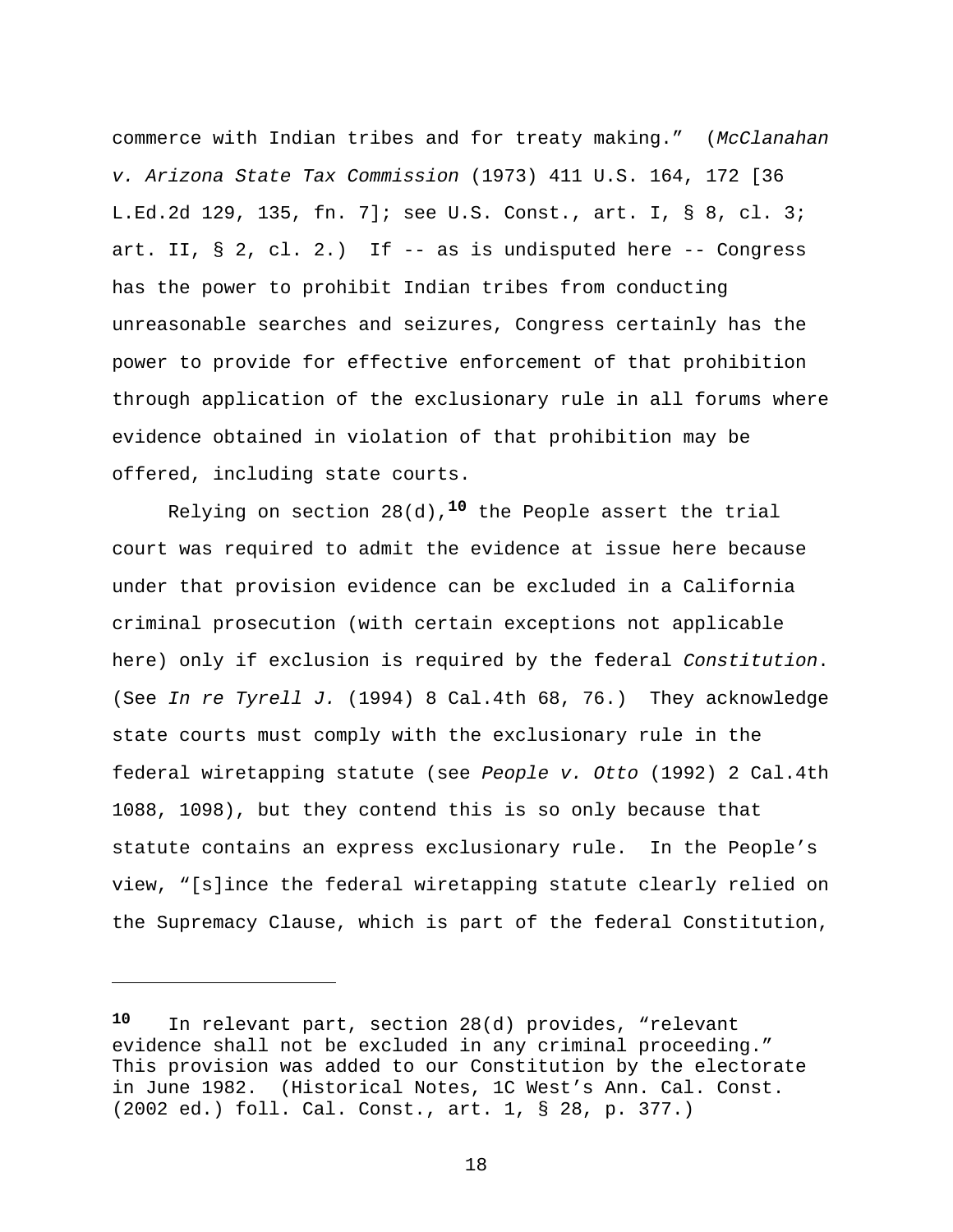exclusion [pursuant to that statute] could be found to be 'required by the federal Constitution.'"**11** They contend a different result applies to section 1302(2) because that statute "does not expressly or impliedly require any action by the states."

 We have concluded already that Congress intended the exclusionary rule to apply, in both federal and state courts, to evidence seized in violation of the prohibition against unreasonable searches and seizures in section 1302(2). Thus, the premise for the People's argument fails. It is elementary that under the supremacy clause, a state law that conflicts with federal law is without effect. (*Olszewski v. Scripps Health* (2003) 30 Cal.4th 798, 814.) Accordingly, section 28(d)'s requirement that relevant evidence shall not be excluded could not require the admission of the evidence at issue here, which the trial court was bound to exclude by force of federal law.

i

**<sup>11</sup>** "Clause 2 of article VI of the United States Constitution- the supremacy clause--declares that 'Laws of the United States . . . shall be the supreme Law of the Land; and the judges in every state shall be bound thereby, any Thing in the Constitution or Laws of any State to the Contrary notwithstanding.'" (*Peatros v. Bank of America* (2000) 22 Cal.4th 147, 157.)